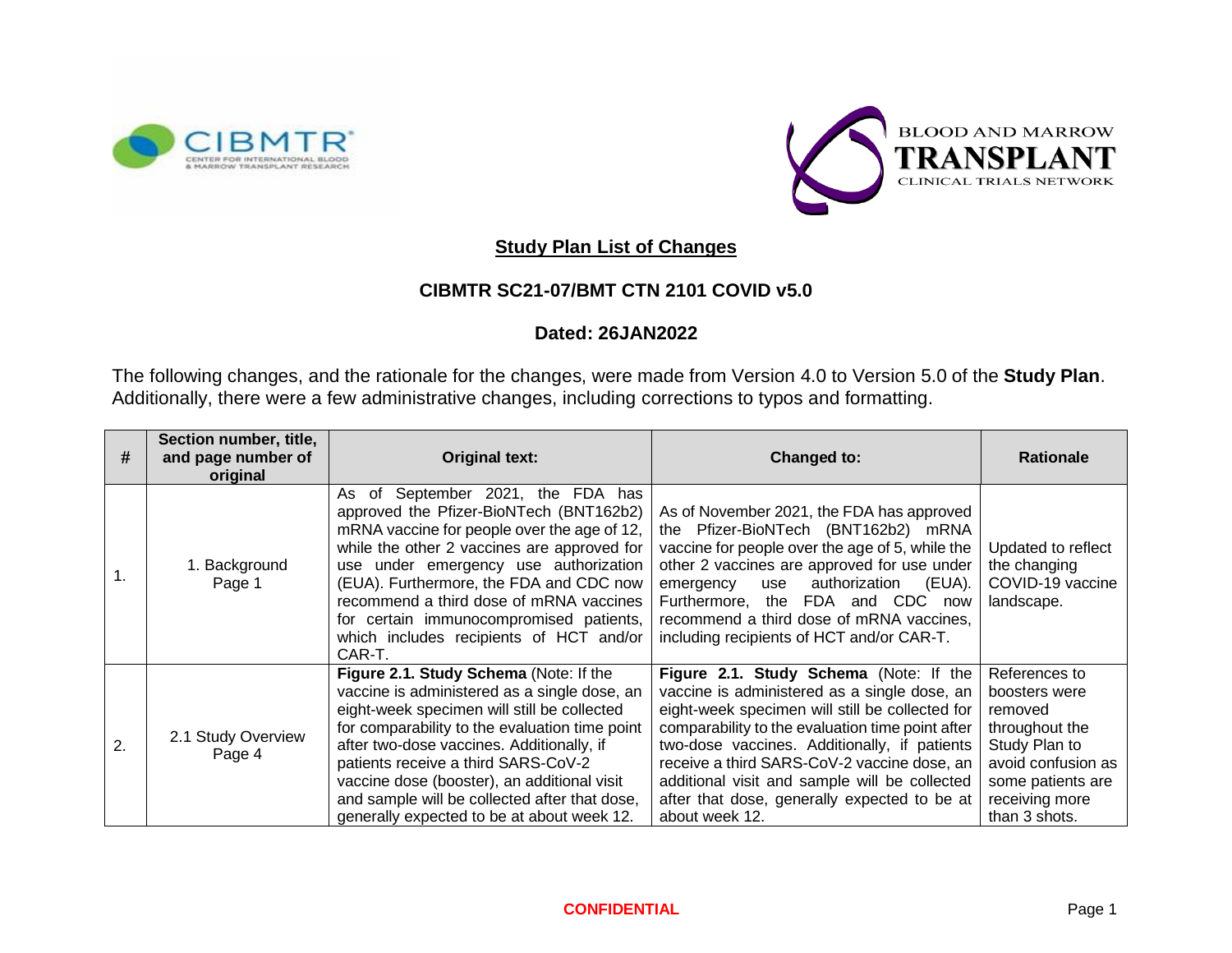| #  | Section number, title,<br>and page number of<br>original            | <b>Original text:</b>                                                                                                                         | Changed to:                                                                                                                                                                                                                                                                                                                                        | <b>Rationale</b>                                                                                                                                           |
|----|---------------------------------------------------------------------|-----------------------------------------------------------------------------------------------------------------------------------------------|----------------------------------------------------------------------------------------------------------------------------------------------------------------------------------------------------------------------------------------------------------------------------------------------------------------------------------------------------|------------------------------------------------------------------------------------------------------------------------------------------------------------|
| 3. | 2.3 Specific Objectives<br>Page 5                                   | • Assess the change in antibody titers<br>following the second dose of the vaccine<br>and the booster dose, for patients receiving<br>booster | • Assess the change in antibody titers<br>following the second dose of the vaccine<br>and the third dose, for patients receiving a<br>third dose                                                                                                                                                                                                   | References to<br>boosters were<br>removed<br>throughout the<br>Study Plan to<br>avoid confusion as<br>some patients are<br>receiving more<br>than 3 shots. |
| 4. | 2.4.1 Inclusion Criteria<br>Page 6                                  | $\bullet$ ≤ 12 months from alloHCT, autoHCT, or<br>CAR-T therapy                                                                              | $\bullet$ ≤ 12 months from alloHCT, autoHCT, or<br>CAR-T therapy<br>• Only pediatric patients (≤ 18 years<br>old), racial/ethnic minority patients<br>(i.e., patients other than those<br>identified as non-Hispanic White),<br>and/or patients with non-malignant<br>disease may be enrolled on the<br>alloHCT cohort as of November 29,<br>2021. | The allo cohort<br>completed accrual<br>and now only<br>certain<br>underrepresented<br>groups are<br>allowed to be<br>enrolled on that<br>cohort.          |
| 5. | 2.4.1 Inclusion Criteria<br>Page 6                                  | • Patients with prior COVID-19 are eligible<br>provided the infection was > 3 months<br>before planned vaccine administration                 | • Patients with prior COVID-19 are eligible<br>once symptoms from the acute infection<br>have resolved                                                                                                                                                                                                                                             | The required<br>minimum time<br>frame since<br>COVID infection<br>was removed as<br>this is no longer a<br><b>CDC</b><br>recommendation.                   |
| 6. | 2.5 Study Treatments<br>and Sample and Date<br>Collection<br>Page 6 | The choice and timing of booster is at the<br>discretion of the institution.                                                                  | The choice and timing of the third dose is at<br>the discretion of the institution.                                                                                                                                                                                                                                                                | References to<br>boosters were<br>removed<br>throughout the<br>Study Plan to<br>avoid confusion as<br>some patients are<br>receiving more<br>than 3 shots. |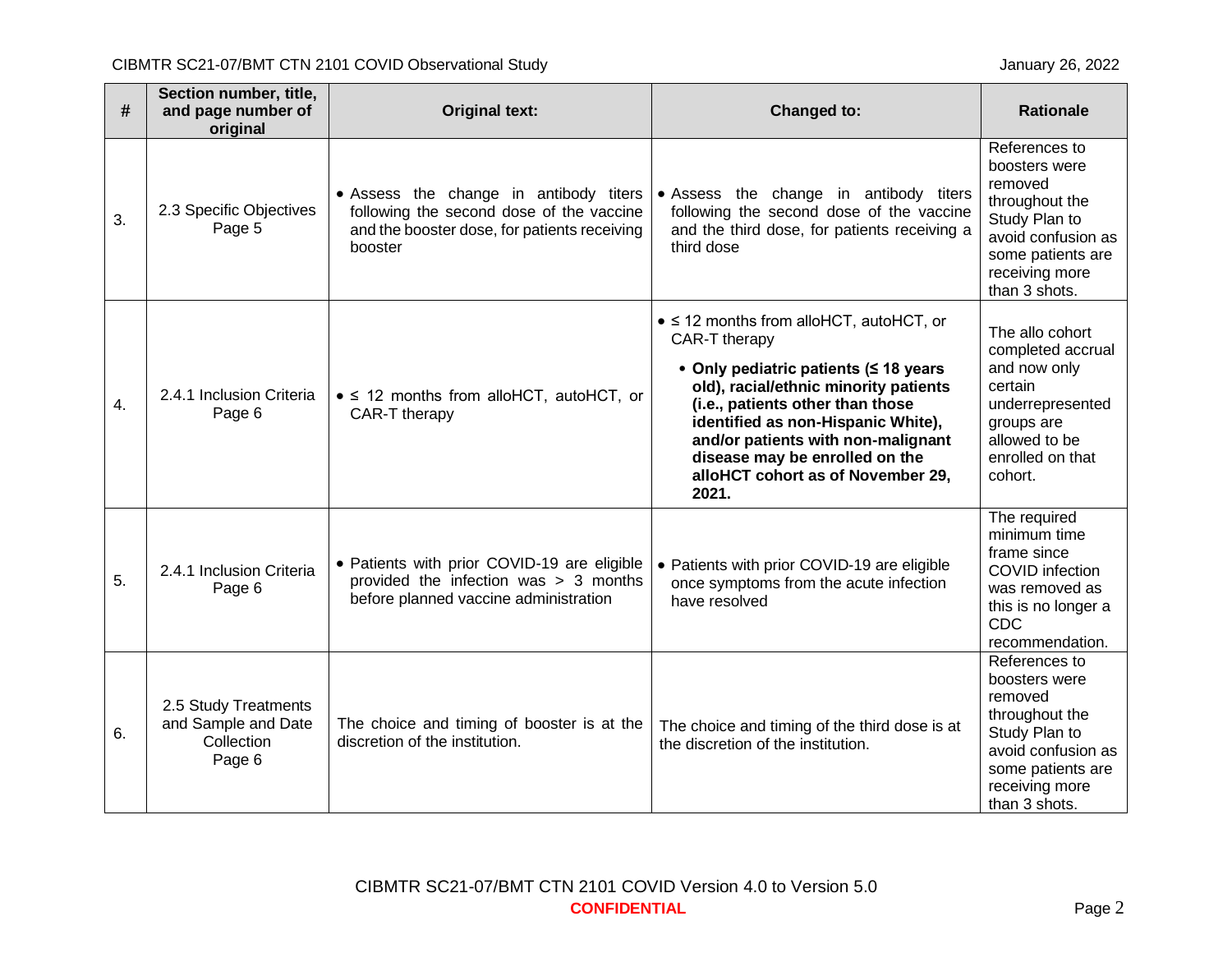## CIBMTR SC21-07/BMT CTN 2101 COVID Observational Study and the study of the study of the study of the study of the study of the study of the study of the study of the study of the study of the study of the study of the stud

| #  | Section number, title,<br>and page number of<br>original                        | <b>Original text:</b>                                                                                                                                                                                                                                                                                                                                                                                                                                                                                                                                                                                                                                                                                                                                                                                                                                                                                                                                                                                                                                                                                                                                                                                                                                                                                                                                                                                                                                                                                                                            |  |                                                                                                                                                                                                                                                                                                                                                                                                                                                                                                                                                                                                                                                                                                                                                                                                                                                                                                                                                                                  | Changed to:                                                                                                                                                                                                                                                                                                                                                                                                                                                                                     |                                                                                                                                                                                                                                                                                                                                                                                                                                                                                                                                                                                                                                                                                                                                                                                                                                                                                   |                                                                                                                                                            | <b>Rationale</b>                                                            |
|----|---------------------------------------------------------------------------------|--------------------------------------------------------------------------------------------------------------------------------------------------------------------------------------------------------------------------------------------------------------------------------------------------------------------------------------------------------------------------------------------------------------------------------------------------------------------------------------------------------------------------------------------------------------------------------------------------------------------------------------------------------------------------------------------------------------------------------------------------------------------------------------------------------------------------------------------------------------------------------------------------------------------------------------------------------------------------------------------------------------------------------------------------------------------------------------------------------------------------------------------------------------------------------------------------------------------------------------------------------------------------------------------------------------------------------------------------------------------------------------------------------------------------------------------------------------------------------------------------------------------------------------------------|--|----------------------------------------------------------------------------------------------------------------------------------------------------------------------------------------------------------------------------------------------------------------------------------------------------------------------------------------------------------------------------------------------------------------------------------------------------------------------------------------------------------------------------------------------------------------------------------------------------------------------------------------------------------------------------------------------------------------------------------------------------------------------------------------------------------------------------------------------------------------------------------------------------------------------------------------------------------------------------------|-------------------------------------------------------------------------------------------------------------------------------------------------------------------------------------------------------------------------------------------------------------------------------------------------------------------------------------------------------------------------------------------------------------------------------------------------------------------------------------------------|-----------------------------------------------------------------------------------------------------------------------------------------------------------------------------------------------------------------------------------------------------------------------------------------------------------------------------------------------------------------------------------------------------------------------------------------------------------------------------------------------------------------------------------------------------------------------------------------------------------------------------------------------------------------------------------------------------------------------------------------------------------------------------------------------------------------------------------------------------------------------------------|------------------------------------------------------------------------------------------------------------------------------------------------------------|-----------------------------------------------------------------------------|
| 7. | Table 2.2 Schedule for<br><b>Specimen Collection</b><br>Page 7                  | Table 2.2. Schedule for Specimen Collectio<br>Visit<br><b>Visit Description</b><br>Visit Window<br>Baseline: Pre-vaccine #1<br>Time-point 1<br>Within 14 days prior to vaccine administration<br>Single dose vaccines: 14-35 days after<br>Time-point 2<br>dose#1<br>Post-vaccine#1<br>Two-dose vaccines: within 7 days prior to<br>dose #2<br>Single dose vaccines: 4-8 weeks after specimen<br>Post-vaccine #2 (or<br>obtained for Time-point 2<br>Time-point 3<br>similar time frame after a<br>single dose vaccine) /<br>Two-dose vaccines: 3-8 weeks after dose #2. If<br>Pre-vaccine dose#3<br>vaccine dose #3 (booster) is planned, the<br>sample should be drawn within 7 days prior to<br>(Booster)<br>booster administration if the booster is<br>administered $\leq 8$ weeks after the dose #2<br>Tre-vaccine dose #3 (booste<br>Time-point 3b<br>This sample is obtained<br>(only required for<br>Obtain sample within 7 days prior to booster<br>only if there are >8 weeks<br>patients receiving<br>administration only if there are >8 weeks (56 days)<br>between dose #2 and<br>booster >8 weeks<br>between dose #2 and booster dose<br>booster dose<br>after dose #2)<br>Post-vaccine #3 (booster)<br>Time-point 4<br>Obtain sample between 7 - 35 days following the<br>(only required for<br>This sample is obtained<br>only if the patient is<br>patients receiving<br>booster<br>booster)<br>receiving a booster dose<br>7 - 9 months after dose #1, ideally at 8 months ±<br>Time-point 5<br>Final post-vaccine<br>28 days |  | Visit<br>Time-point 1<br>Time-point 2<br>Time-point 3<br>Time-point 3b<br>(only required for<br>patients receiving<br>ar >8<br>weeks after dose #2<br>Time-point 4<br>(only required for<br>patients receiving<br>dose #3booster)<br>Time-point 5                                                                                                                                                                                                                                                                                                                                                                                                                                                                                                                                                                                                                                                                                                                                | <b>Visit Description</b><br>Baseline: Pre-vaccine #1<br>Post-vaccine#1<br>Post-vaccine #2 (or<br>similar time frame after a<br>single dose vaccine) /<br>Pre-vaccine dose#3<br>(Booster)<br>Pre-vaccine dose#3-(bog<br>This sample is obtained<br>only if there are >8 weeks<br>etween dose #2 and<br>$e$ r dose #3<br>Post-vaccine #3-(booster)<br>This sample is obtained<br>only if the patient is<br>receiving a booster dose #<br>Final post-vaccine                                       | Table 2.2. Schedule for Specimen Collection<br><b>Visit Window</b><br>Within 14 days prior to vaccine administration<br>Single dose vaccines: 14-35 days after<br>dose#1<br>Two-dose vaccines: within 7 days prior to<br>dose#2<br>Single dose vaccines: 4-8 weeks after specimen<br>obtained for Time-point 2<br>Two-dose vaccines: 3-8 weeks after dose #2. If<br>vaccine dose #3 (booster) is planned, the<br>sample should be drawn within 7 days prior to<br>dose #3booster administration if the dose<br>#3booster is administered < 8 weeks after the<br>$\frac{1}{\text{dose}}$ #2.<br>Obtain sample within 7 days prior to dose #3boost<br>administration only if there are >8 weeks (56 days)<br>between dose #2 and booster dose #3<br>Obtain sample between 7 - 35 days following the<br>dose#3booste<br>7 - 9 months after dose #1, ideally at 8 months ±<br>28 days | References to<br>boosters were<br>removed<br>throughout the<br>Study Plan to<br>avoid confusion as<br>some patients are<br>receiving more<br>than 3 shots. |                                                                             |
| 8. | Table 2.2 Schedule for<br><b>Specimen Collection</b><br>Page 7                  | [N/A text added]                                                                                                                                                                                                                                                                                                                                                                                                                                                                                                                                                                                                                                                                                                                                                                                                                                                                                                                                                                                                                                                                                                                                                                                                                                                                                                                                                                                                                                                                                                                                 |  |                                                                                                                                                                                                                                                                                                                                                                                                                                                                                                                                                                                                                                                                                                                                                                                                                                                                                                                                                                                  | <sup>†</sup> For centers planning to give a 4th dose<br>following the 3-dose series, Time-point 5<br>should be drawn prior to dose #4 if the timing<br>is consistent with the visit window above.<br>However, if Time-point 5 cannot be<br>completed prior to dose #4, the dose #4<br>information should be collected on the Time-<br>point 5 visit forms. No additional<br>samples/data are collected after Time-point 5<br>irrespective of additional vaccine doses after<br>that time-point. |                                                                                                                                                                                                                                                                                                                                                                                                                                                                                                                                                                                                                                                                                                                                                                                                                                                                                   |                                                                                                                                                            | Clarification of<br>data collection for<br>patients who<br>receive 4 doses. |
| 9. | Table 2.3 Supplemental<br>Data to be Collected<br>Pre- and Post-<br>Vaccination | Table 2.3 Supplemental Data to be Collected Pre and Post-Vaccination<br>SARS-CoV-2 Manufacturer<br>History of prior COVID-19 infection with date*<br>Current status of GVHD (allos)<br>Baseline<br>Selected medications, including all potentially immune<br>suppressive medications and posttransplant anti-cancer<br>maintenance therapy<br>Other post-therapy vaccinations, with dates<br>Complete blood count<br>Performance score<br>Intercurrent COVID-19 infection with date<br>Current status of GVHD for alloHCT recipients<br>Selected medications, including all potentially immune<br>All Post-Vaccination<br>suppressive medications and posttransplant anti-cancer<br>Time-points<br>maintenance therapy<br>Other intercurrent post-therapy vaccinations, with dates<br>Complete blood count<br>Performance score<br>Grade III-IV patient reported vaccine-related toxicities                                                                                                                                                                                                                                                                                                                                                                                                                                                                                                                                                                                                                                                      |  | Table 2.3 Supplemental Data to be Collected Pre- and Post-Vaccination<br>· SARS-CoV-2 vaccine Mmanufacture<br>History of prior COVID-19 infection with date'<br>Current status of GVHD (alloHCT recipients)<br><b>Baseline</b><br>Selected medications, including all potentially immune<br>suppressive medications, anti-COVID medications, and post-<br>transplant anti-cancer maintenance therapy<br>Other post-therapy vaccinations, with dates<br>Complete blood count<br>Performance score<br>Intercurrent COVID-19 infection with date<br>Current status of GVHD for alloHCT recipients<br>Selected medications, including all potentially immune<br>All Post-Vaccination<br>suppressive medications, anti-COVID medications, and post-<br>Time-points<br>transplant anti-cancer maintenance therapy<br>Other intercurrent post-therapy vaccinations, with dates<br>Complete blood count<br>Performance score<br>Grade III-IV patient-reported vaccine-related toxicities |                                                                                                                                                                                                                                                                                                                                                                                                                                                                                                 | Corrections                                                                                                                                                                                                                                                                                                                                                                                                                                                                                                                                                                                                                                                                                                                                                                                                                                                                       |                                                                                                                                                            |                                                                             |